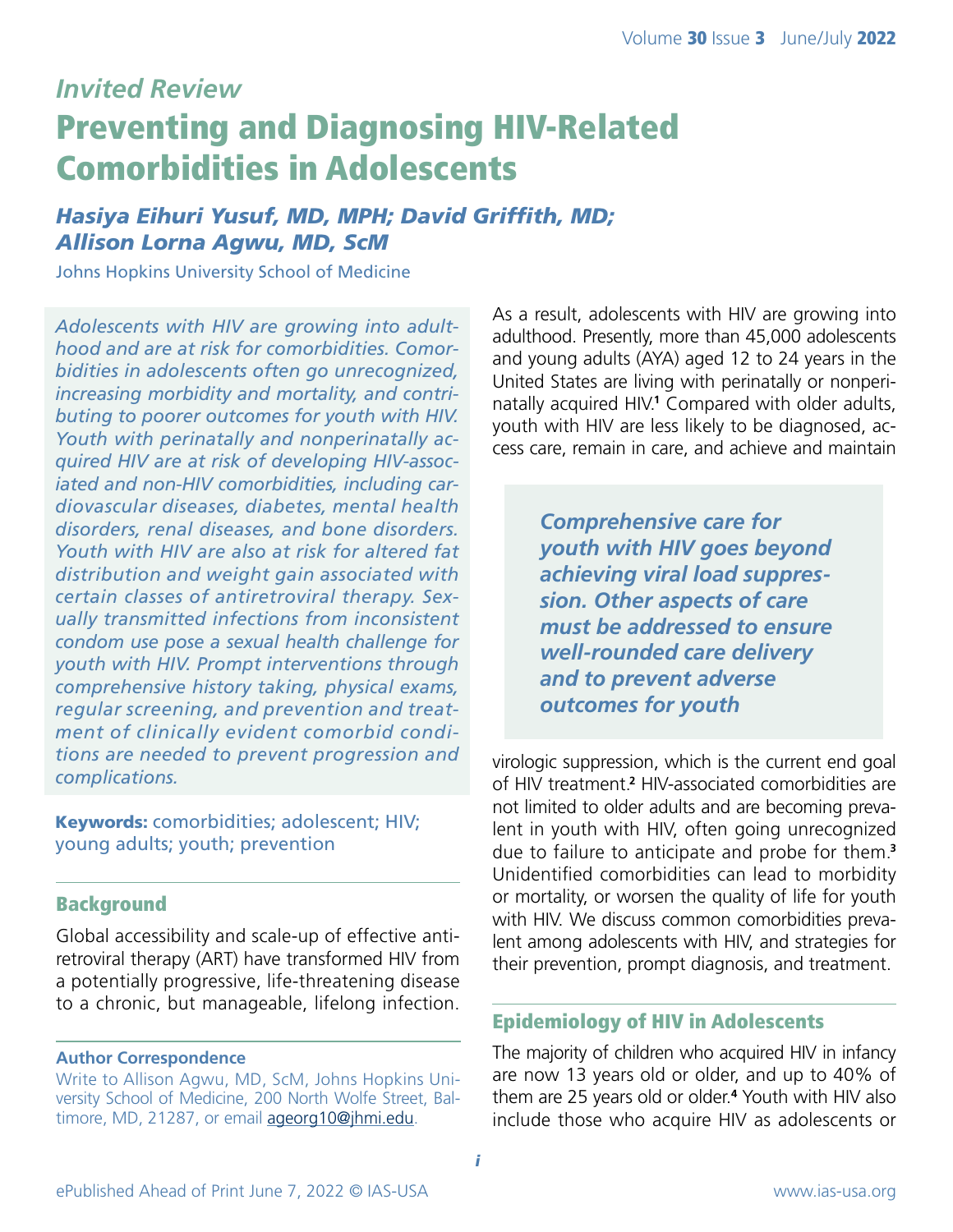



young adults, often characterized as nonperinatally acquired HIV. Of the 34,800 new infections diagnosed in 2019, 7648 (21%) occurred in the 13 to 24 year age group.**5,6** Although the HIV epidemic has changed in many ways, the demographics of those affected have remained relatively consistent. Most new infections in AYA are diagnosed in men who have sex with men (MSM), representing 83% of HIV diagnoses in that age group.**<sup>5</sup>** Racial disparities also characterize the distribution of HIV transmission in

the United States. Nearly 70% of new HIV infections in 2019 occurred among African American and Hispanic or Latinx people, who together make up approximately 30% of the US population.**5** In 2019, 51% of MSM aged 13 to 24 years and diagnosed with HIV were African American, and 32% were Hispanic or Latinx.**<sup>1</sup>**

 The HIV continuum of care (CoC) is a model that examines the level of engagement in care from diagnosis to the attainment of virologic suppression.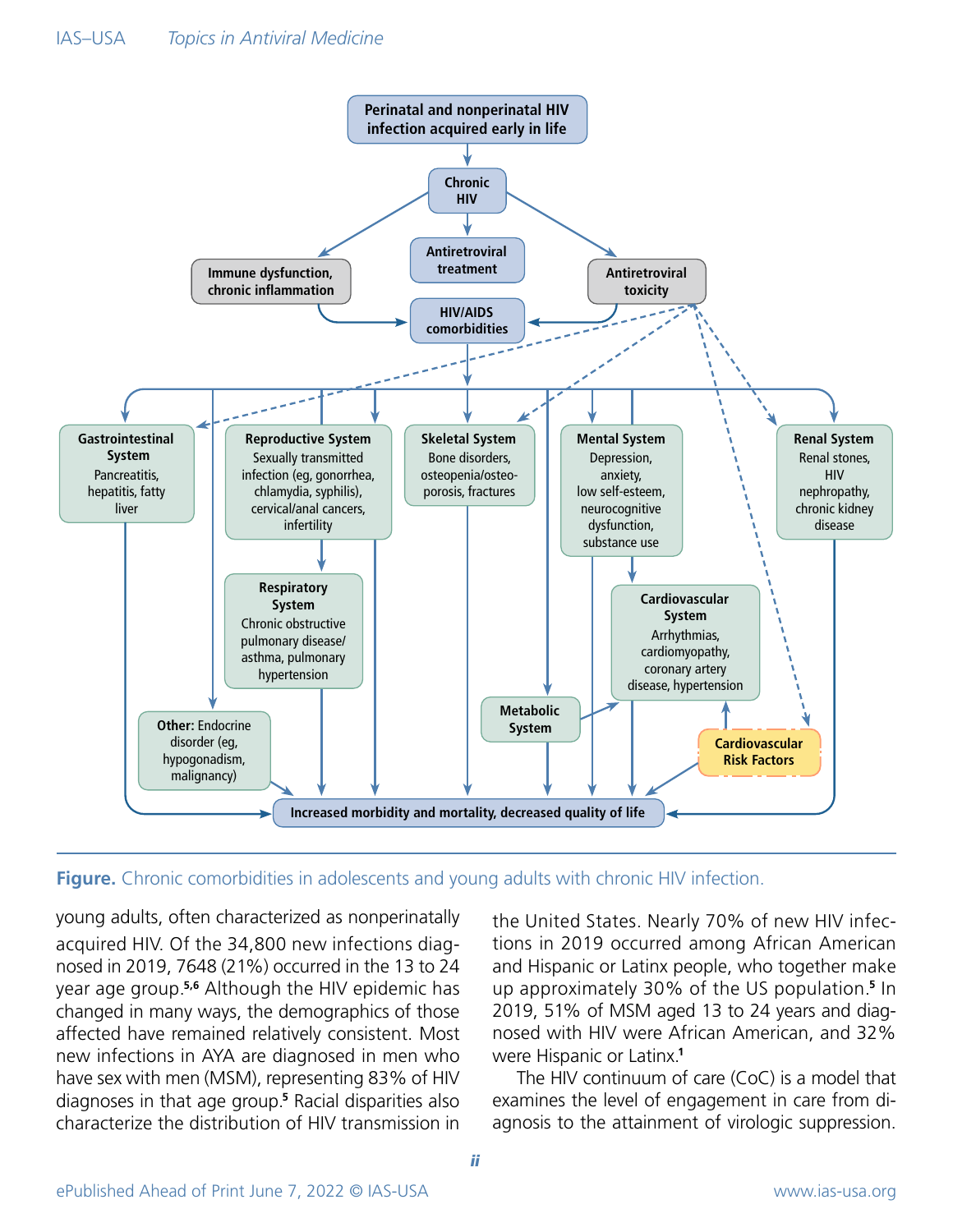Along the continuum, youth with HIV have lower rates of engagement in care, receipt of care, and viral suppression than older adults.**2** Growingawareness of the poor HIV outcomes in youth has motivated clinicians and researchers to focus on optimizing care for this group, with the aim of strengthening treatment adherence and achieving virologic suppression. Although the CoC is a useful framework, comprehensive care for youth with HIV goes beyond achieving viral load suppression. Other aspects of care must be addressed to ensure wellrounded care delivery and to prevent adverse outcomes for youth. Although rigorous efforts in diagnosis and treatment have been instrumental in reducing HIV transmission among AYA,**<sup>6</sup>** many challenges remain in the management of HIV in AYA that must be addressed.

# HIV Comorbidities in Youth

More than a quarter of American adults older than 65 years of age are reported to have 2 or more co-

> *Like older adults with HIV, youth with HIV are exposed to the immunologic effects of chronic HIV infection*

morbid conditions, and these figures are projected to rise as the elderly population increases.**<sup>7</sup>** The prevalence of comorbid conditions is even higher among adults with HIV, who are at greater risk for kidney diseases, cardiovascular events, neurocognitive disorders, and malignancies, and at an earlier age than persons who are HIV negative.**8** Chronic immune activation by HIV is thought to be the major contributor to developing HIV comorbidities.**<sup>8</sup>**

Like older adults with HIV, youth with HIV are exposed to the immunologic effects of chronic HIV infection and long-term effects of ART. Youth with perinatally and nonperinatally acquired HIV are therefore at risk of HIV-related comorbidities, including cardiovascular diseases, diabetes, liver disease, mental health disorders, renal diseases, and bone disorders.**<sup>4</sup>** Despite this evidence, efforts to identify and address comorbid risks in youth with HIV have been limited. For example, in a cohort of South African youth with HIV, 55% had clinically recognizable comorbidities, independent of the route of HIV acquisition.**<sup>3</sup>** Only a limited number of those with existing chronic comorbidities or risk factors for comorbidities received intervention. There is therefore a need to identify comorbid risks in this group and to implement measures to prevent progression in their early stages.

# **Diabetes**

Adults with HIV have been found to have higher rates of diabetes than adults who are HIV seronegative.**<sup>9</sup>** ART has been identified as a risk factor for diabetes in adults with HIV. Early ART regimens, in particular protease inhibitors (PIs), and thymidine analogs are associated with increased risk of diabetes and metabolic complications from alterations in fat distribution.**10** Though many of the early ART regimens are no longer in common use, prior use remains an important metabolic risk factor.**10** The increasing risk of diabetes in the general population has also been seen in AYA. In a large study, new cases of type 1 and type 2 diabetes among youth increased by 45% from 2009 to 2017 to a prevalence of 0.67 per 1000 youths aged 10 to 19 years.**<sup>11</sup>** A high risk of diabetes has also been reported in youth with HIV. Nearly 15% of adolescents in the PHACS (Pediatric HIV/AIDS Cohort Study) group were found to have evidence of insulin resistance, and observational cohorts have shown an increase in diabetes as youth with HIV age.**<sup>12</sup>**

Insulin resistance in youth with HIV is multifactorial. As in adults with HIV, insulin resistance in youth with HIV may result from HIV infection itself or the use of ART, especially PIs and nucleoside reverse transcriptase inhibitors (nRTIs) like thymidine analogues (eg, stavudine and zidovudine).**13** Thymidine analogue use has become less common, and the use of PIs as first-line treatment for HIV has been overtaken by the ease and availability of the integrase strand transfer inhibitor (InSTI) drug class. InSTI

iii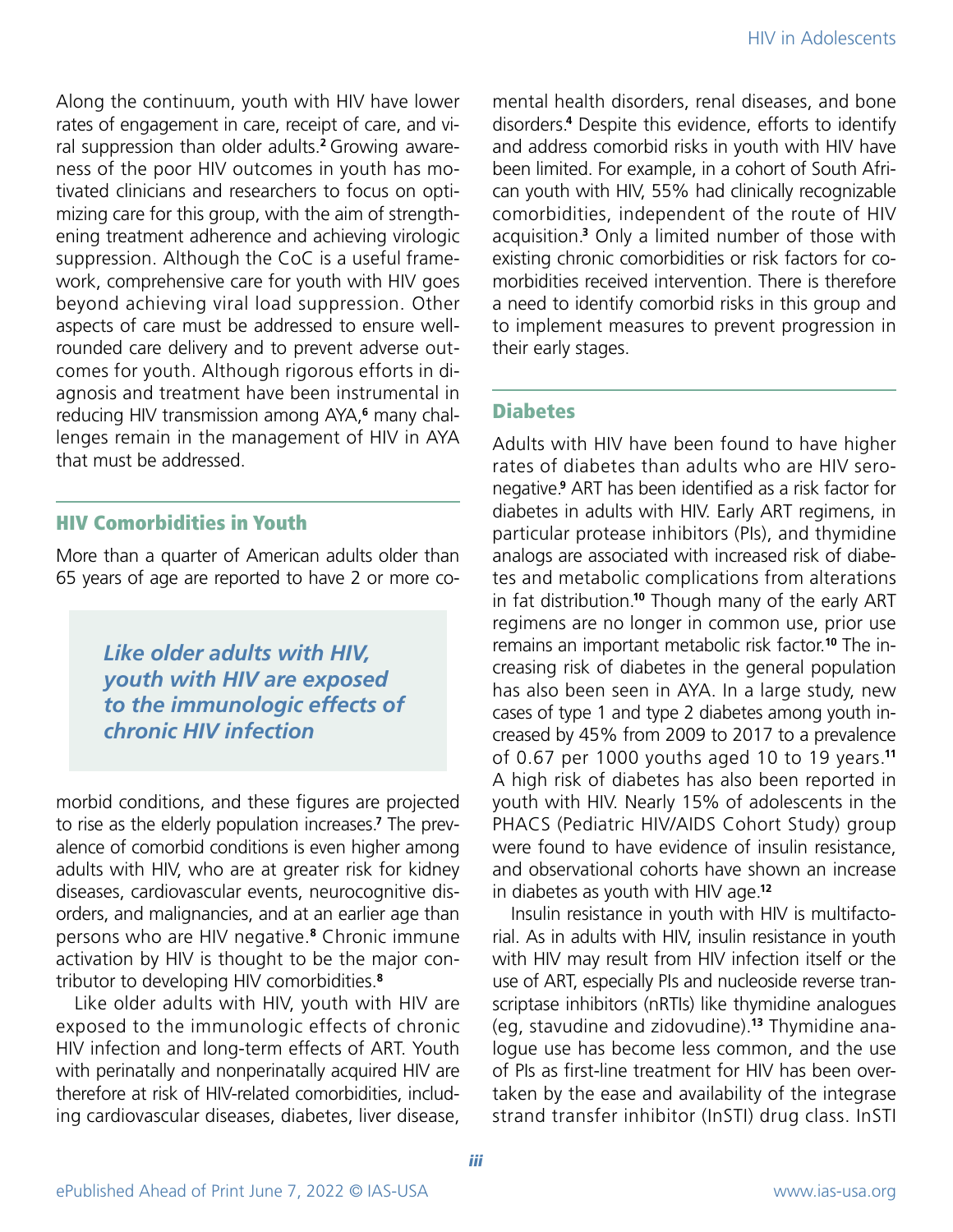use has been associated with weight gain, which may pose additional diabetes risk.**14** In addition to traditional risk factors (eg, obesity, family history) and the effects of ART, chronic HIV infection is believed to play a role in the development of insulin resistance, although its mechanism is not fully clear.**<sup>15</sup>**

# Hypertension and Cardiovascular Risk

Among adolescents in the general population, 15% to 19% of boys and 7% to 12% of girls have signs

> *Chronic HIV infection causes changes in the structural integrity of the vasculature, and increases intimal and media thickness in carotid vessels. Among youth with HIV, cardiovascular abnormalities such as ventricular hypertrophy, abnormal cardiac rhythms, and cardiomyopathies have all been reported*

of elevated blood pressure (BP).**16** As expected, elevated BP in AYA occurs more frequently in those with comorbid conditions, including chronic kidney disease, obstructive sleep apnea, and obesity.**<sup>16</sup>** Among youth with HIV, wide variations exist in the reported prevalence of elevated BP, with a range of 3% to 20% across several studies.**3,17** Chronic HIV infection causes changes in the structural integrity of the vasculature, and increases intimal and media thickness in carotid vessels.**18** Among youth with HIV, cardiovascular abnormalities such as ventricular hypertrophy, abnormal cardiac rhythms, and cardiomyopathies have all been reported.**<sup>4</sup>** Youth with HIV have substantially greater coronary arterial wall thickness and markers of cardiovascular disease than youth who are HIV negative.**19** These markers are associated with arterial stiffness, irritation, and other signs of compromised vascular integrity. In

youth with HIV, the elevations in inflammatory markers associated with cardiovascular disease appear to be independent of virologic suppression.**<sup>20</sup>** Although hard outcomes of cardiovascular diseases in youth with HIV are not very common, these changes are concerning as evidence emerges of long-term cardiovascular comorbidity in this group. In a recent case report, a 23-year-old with longstanding perinatally acquired HIV developed sudden acute chest pain and marked ST elevations on electrocardiogram from 95% left anterior descending artery occlusion, requiring emergent coronary angiography.**21** Such occurrences, though rare, emphasize the need for HIV clinicians to proactively seek out and address cardiovascular risks early, and to intervene to avoid the development of and progression to clinically evident cardiovascular diseases.

### Weight Gain

Currently, 21% of 12- to 19-year-olds in the United States are obese.**22** Data on weight gain in adolescents with HIV are still emerging and appear to be linked to newer drugs in the InSTI class and tenofovir alafenamide (TAF).**23** Guidelines currently recommend InSTI-based regimens as first- and second-line regimens in adolescents, adults, and, more recently, the pediatric age group. InSTI-based regimens are efficacious for achieving virologic suppression and improvement in treatment outcomes; however, they are also associated with substantial weight gain and changes in BMI, both in the adult and youth populations.**14,24** Among the InSTIs, dolutegravir is associated with the greatest weight gain;**14** however, there are emerging data that bictegravir is also associated with weight gain.**25** Other drugs in the class (eg, raltegravir, elvitegravir) cause weight gain, but to a lesser degree and comparable with levels of weight gain with PIs and non-nucleoside reverse transcriptase inhibitors (NNRTIs).**14** TAF is associated with more weight gain when paired with dolutegravir than tenofovir disoproxil.**<sup>23</sup>**

Several studies on the association between InSTIs and weight gain have been reported, and additional data continue to emerge. The greatest risk of weight gain with InSTIs occurs in women, non-Hispanic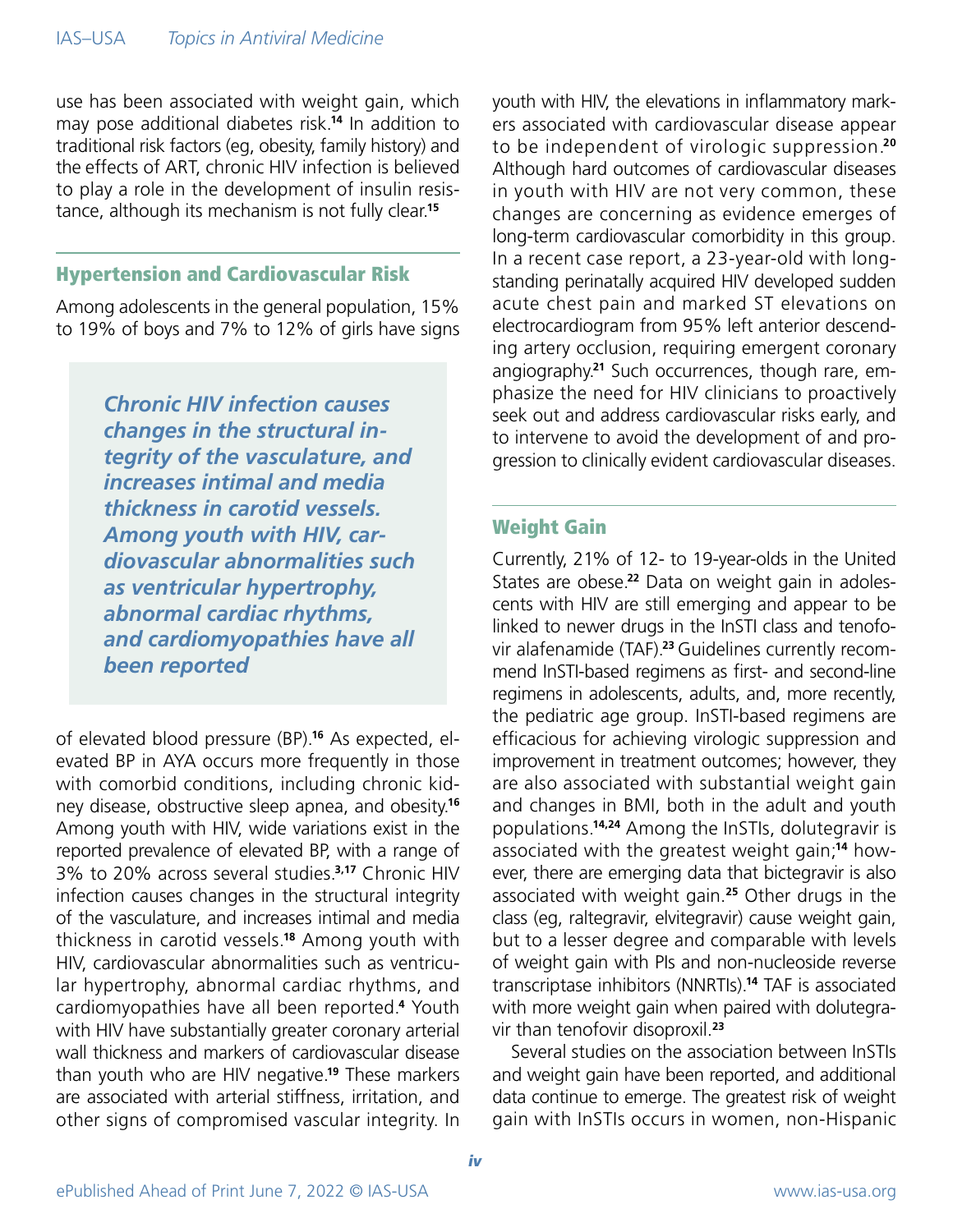Black individuals, and older adults (>60 years) with HIV.**14** Youth-specific data are comparatively few, and further research is warranted. Nonetheless, available evidence showing a likelihood of weight gain in this group suggests a need for caution and monitoring for weight changes in young patients prescribed InSTIs.

## Sexually Transmitted Infections

AYA aged 15 to 24 years have the highest rates of sexually transmitted infections (STIs) in the United States, and these rates are increasing. In 2018, more than half of the 26 million diagnosed STIs in the United States occurred among AYA.**26** The rates of gonorrhea, chlamydia, and syphilis increased between 2013 and 2017 among individuals 15 to 24 years of age.**26** STI rates among youth with HIV are similar to the general population, and like those without HIV, youth with HIV also engage in sexual risk behaviors that increase their STI risk.**27,28**

Youth with HIV engaging in sexual activity report high levels of inconsistent condom use.**29** There is a risk for the sequelae of STIs including cancers, ectopic pregnancy, infertility, and chronic pelvic pain. Hence, there is a clear need for STI risk reduction interventions among youth with HIV.

# Mental Health and Substance Use

Mental health disorders in youth with HIV can negatively impact risk-taking behaviors, treatment adherence, and treatment outcomes.**4** There is a disproportionally high prevalence of mental health disorders in people with HIV, including youth. For example, people with HIV are twice as likely to be depressed than persons who are HIV negative.**30** In one study, the lifetime prevalence of mental health disorders including depression, substance use disorders, and conduct disorder was substantially higher in adolescents who are HIV positive than adolescents of the same age who are HIV negative.**<sup>31</sup>** Mental and behavioral disorders are also prevalent, with depression, anxiety, and substance use being among the most commonly reported mental health comorbidities in youth with HIV.**3,32**

Despite the risk of mental health disorders, substance use, and their consequences in adolescents with HIV, many clinicians do not frequently conduct mental health assessments of their young patients.**<sup>33</sup>** Racial disparities in the mental health assessment of youth is also common. African American youth with HIV are less likely to receive mental health

> *It is crucial to identify and address these comorbidities through prevention, prompt diagnosis, and early interventions to prevent adverse outcomes and to improve HIV management outcomes for youth with HIV*

services including psychotropic medications than youth of other races.**34** Assessment of youth with HIV for mental health disorders including substance use is essential, as untreated psychiatric disorders in people with HIV increase mortality, contribute to morbidity, and hinder treatment adherence.**<sup>31</sup>**

# Way Forward

#### Patient History

Tackling current HIV comorbidities for youth with HIV and reducing their occurrence in the future demands a keen sense of observation by everyone involved, especially patients and their clinicians. Prevention of comorbidities begins with interventions that focus on identifying early warning signs and risk behaviors. A good place to begin is with a comprehensive history that takes every aspect of the patient's life into consideration. Adequate history taking ought to include a thorough assessment of comorbid conditions and risks, including tobacco and nicotine products, alcohol and other substances of abuse, and a comprehensive sexual history. History of use of other substances (eg, methamphetamines) with rising rates of use among youth should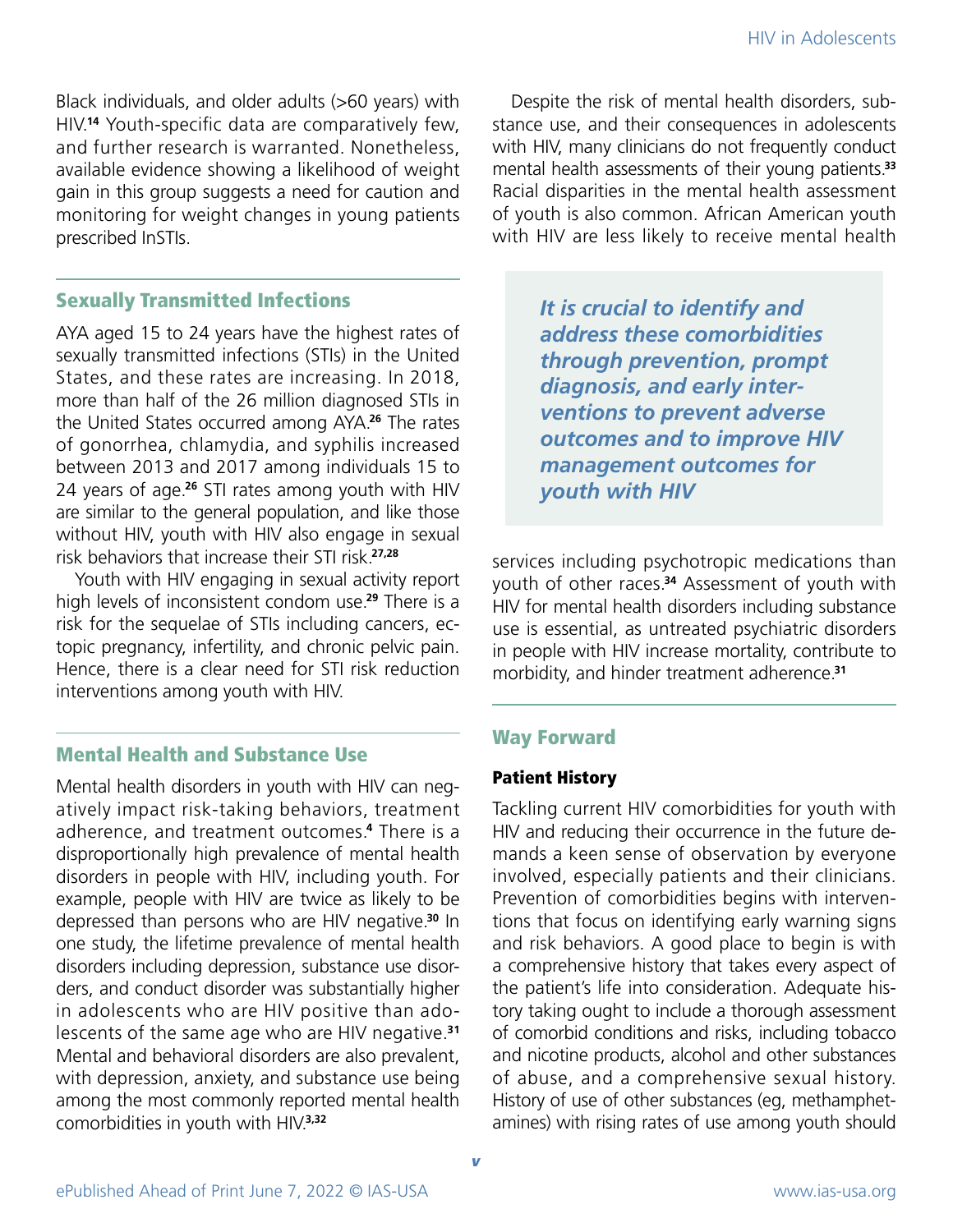also be sought. Sexual history must be obtained in a nonjudgmental and nonstigmatizing manner to perpetuate openness. Clinicians need to ask about sexual activity, not just for STI intervention, but also for counseling on contraception and pregnancy intentions for all populations of young people.

History of other activities that may result in unintentional injury (eg, use of helmets, driving, owning or living in a home with firearms) also needs to be taken. Clinical encounters should include a detailed family history, not merely limited to the first encounter but continually updated as patients and their families evolve. Physical examination must be thorough and geared toward identifying clinical signs that may be of concern (eg, abnormal BMI, elevated BP, central obesity, signs of substance use or abuse). Prompt intervention should be the goal for modifiable risk factors (eg, smoking, diabetes, physical inactivity, elevated BP, high blood cholesterol) of comorbid conditions identified in the course of history taking, examination, and laboratory investigations.

#### Counseling

The false perception of invincibility that often characterizes adolescence can lead young people to engage in unhealthy habits. Physical activity as a normal lifestyle should be encouraged for all patients without medical contraindications, and linkage to available weight management services can be considered for patients who require them. All adolescents ought to be educated on the health hazards of tobacco products (e-cigarettes, cigarettes, cigarillos, pipes) and given true information on their composition and long-term effects on health. Youth with HIV are able to engage in the use of smoking cessation tools. Lifestyle modifications should be encouraged and counseling incorporated into every component of the visit until the desired change is initiated and ultimately achieved.

#### Screening

According to HIV primary care guidance, metabolic profiles should be assessed for youth with HIV.**<sup>35</sup>** Baseline lipid profiles, hemoglobin A1c (HbA1c), and glucose levels need to be monitored given concerns of the metabolic effects of ART. An initial

assessment of metabolic profile sets the tone for future monitoring. HbA1c above 6.5% should raise concern for diabetes and the need for further evaluation and intervention. Regular assessment of weight and BMI and monitoring for weight gain are also essential. Management guidelines also recommend screening for STIs, hepatitis infection, mental health and substance use disorders, and BP, as well as assessing the need for vaccines.**35** Most risk calculators' cardiovascular risk assessment components are not validated for youth. Other methods of assessment should be employed, particularly among youth considered at high risk.

#### **Treatment**

Clinicians should initiate prompt treatment for clinically evident comorbid conditions to limit progression and prevent complications. Persistently elevated BP should be treated after exclusion of secondary causes such as renal artery stenosis, chronic kidney disease, and obstructive sleep apnea. Elevation in lipids should be treated with dietary modifications, nutritional counseling, and promotion of physical activity, as well as referral to structured weight loss intervention if indicated. If substantial elevations persist despite these interventions, first-line therapy with statins should be considered, although data is limited in youth with HIV. STI counseling, screening, and treatment, as well as family planning and contraception for interested youth, are crucial. Reproductive intentions should be inquired about with both male and female patients. Youth with HIV with substance use disorders should be offered needed treatments to facilitate recovery. Other mental health disorders can be treated if promptly identified and addressed. It is crucial to intervene early and prevent human papillomavirus (HPV)–associated cancers in youth with HIV with HPV vaccination and screening for abnormalities. Vaccination against hepatitis A and B, as well as other important vaccines protecting against tetanus/diphtheria/pertussis, meningococcus, influenza, pneumococcus, measles/mumps/ rubella, and now SARS-CoV-2, can substantially reduce comorbidities.

In conclusion, adolescents with HIV, whether perinatally or nonperinatally acquired, are surviving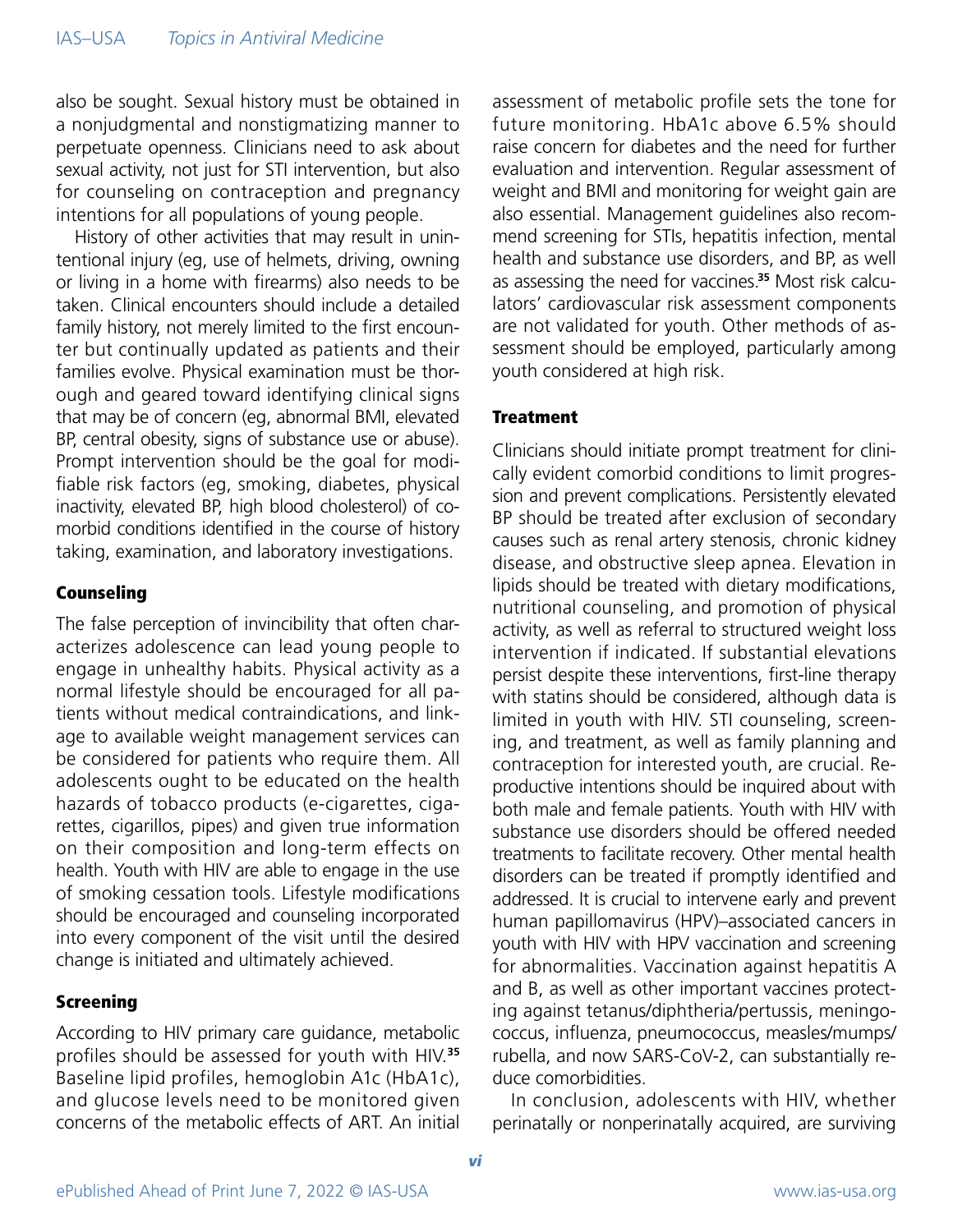into adulthood. Clinicians must be aware of potential comorbidities that may arise in adolescence or early adulthood and set the tone for the patient's health as they move into adulthood. It is crucial to identify and address these comorbidities through prevention, prompt diagnosis, and early interventions to prevent adverse outcomes and to improve HIV management outcomes for youth with HIV.  $\odot$ 

#### **All abstracts cited in the text appear in the CROI 2022 Abstract eBook, available online at <www.CROIconference.org>**

*This article was based, in part, on a webcast presented by Dr Allison Agwu in October 2021, as a part of the 2021 Ryan White HIV/AIDS Program CLINICAL CONFERENCE. The webcast is available to view here: [https://youtu.be/](https://www.youtube.com/watch?v=3h6K-KKuPSc) [3h6K-KKuPSc.](https://www.youtube.com/watch?v=3h6K-KKuPSc) The article was prepared by Dr Yusuf, Dr Griffith, and Dr Agwu in January 2022.*

The IAS–USA has identified and resolved ahead of time any possible conflicts of interest that may influence this continuing medical education (CME) activity with regard to exposition or conclusion. The Accreditation Council for Continuing Medical Education (ACCME) defines ineligible companies (formerly described as commercial companies) as those whose primary business is producing, marketing, selling, reselling, or distributing healthcare products used by or on patients. All financial relationships with ineligible companies for the authors and planners/reviewers are listed below. To view the financial relationships of the *Topics in Antiviral Medicine*  Editorial Board, please see the front material of this volume.

*Financial affiliations with ineligible companies in the past 24 months: Dr Yusuf has no relevant financial affiliations with ineligible companies to disclose. (Updated January 17, 2022) Dr Griffith has no relevant financial affiliations with ineligible companies to disclose. (Updated January 17, 2022) Dr Agwu has served on an expert advisory board for Gilead and Merck & Co., Inc, and has received grants paid to her institution from Gilead and Merck & Co., Inc. (Updated January 17, 2022)*

All relevant financial relationships with ineligible companies have been mitigated.

#### References

**1.** Centers for Disease Control and Prevention (CDC). Estimated HIV incidence and prevalence in the United States, 2015-2019. [https://www.cdc.gov/hiv/pdf/library/](https://www.cdc.gov/hiv/pdf/library/reports/surveillance/cdc-hiv-surveillance-supplemental-report-vol-26-1.pdf) [reports/surveillance/cdc-hiv-surveillance-supplemental](https://www.cdc.gov/hiv/pdf/library/reports/surveillance/cdc-hiv-surveillance-supplemental-report-vol-26-1.pdf)[report-vol-26-1.pdf.](https://www.cdc.gov/hiv/pdf/library/reports/surveillance/cdc-hiv-surveillance-supplemental-report-vol-26-1.pdf) Accessed on September 14, 2021.

- **2.** Kapogiannis BG, Koenig LJ, Xu J, et al. The HIV continuum of care for adolescents and young adults at- tending 13 urban US HIV care centers of the NICHD-ATN-CDC-HRSA SMILE collaborative. *J Acquir Immune Defic Syndr*. 2020;84(1):92-100.
- **3.** Kamkuemah M, Gausi B, Oni T. Missed opportunities for NCD multimorbidity prevention in adolescents and youth living with HIV in urban South Africa. *BMC Public Health*. 2020;20(1):821.
- **4.** Yusuf H, Agwu A. Adolescents and young adults with early acquired HIV infection in the United States: unique challenges in treatment and secondary prevention. *Expert Rev Anti Infect Ther*. 2021;19(4):457-471.
- **5.** Centers for Disease Control and Prevention (CDC). Diagnoses of HIV infection in the United States and dependent areas 2019: special focus profiles. [https://](https://www.cdc.gov/hiv/library/reports/hiv-surveillance/vol-32/content/special-focus-profiles.html) [www.cdc.gov/hiv/library/reports/hiv-surveillance/vol-](https://www.cdc.gov/hiv/library/reports/hiv-surveillance/vol-32/content/special-focus-profiles.html)[32/content/special-focus-profiles.html.](https://www.cdc.gov/hiv/library/reports/hiv-surveillance/vol-32/content/special-focus-profiles.html) Accessed on November 9, 2021.
- **6.** HIV.gov. U.S. statistics. [https://www.hiv.gov/hiv-basics/](https://www.hiv.gov/hiv-basics/overview/data-and-trends/statistics) [overview/data-and-trends/statistics.](https://www.hiv.gov/hiv-basics/overview/data-and-trends/statistics) Accessed on November 9, 2021.
- **7.** Boersma P, Black LI, Ward BW. Prevalence of multiple chronic conditions among US adults, 2018. *Prev Chronic Dis*. 2020;17:E106.
- **8.** Lerner AM, Eisinger RW, Fauci AS. Comorbidities in persons with HIV: the lingering challenge. *JAMA*. 2019; 323(1):19-20.
- **9.** Galli L, Salpietro S, Pellicciotta G, et al. Risk of type 2 diabetes among HIV-infected and healthy subjects in Italy. *Eur J Epidemiol.* 2012;27(8):657-665.
- **10.** Gelpi M, Afzal S, Fuchs A, et al. Prior exposure to thymidine analogs and didanosine is associated with longlasting alterations in adipose tissue distribution and cardiovascular risk factors. *AIDS*. 2019;33(4):675-683.
- **11.** Lawrence JM, Divers J, Isom S, et al. Trends in prevalence of type 1 and type 2 diabetes in children and adolescents in the US, 2001-2017. *JAMA*. 2021;326(8): 717-727.
- **12.** Geffner ME, Patel K, Miller TL, et al. Factors associated with insulin resistance among children and adolescents perinatally infected with HIV-1 in the Pediatric HIV/AIDS Cohort Study. *Horm Res Paediatr*. 2011;76(6):386-391.
- **13.** Fortuny C, Deyà-Martínez A, Chiappini E, Galli L, de Martino M, Noguera-Julian A. Metabolic and renal adverse effects of antiretroviral therapy in HIV-infected children and adolescents. *Pediatr Infect Dis J*. 2015;34(5):S36-43.
- **14.** Eckard AR, McComsey GA. Weight gain and integrase inhibitors. *Curr Opin Infect Dis*. 2020;33(1):10-19.
- **15.** Geffner ME, Patel K, Jacobson DL, et al. Changes in insulin sensitivity over time and associated factors in HIV-infected adolescents. *AIDS*. 2018;32(5):613-622.
- **16.** Flynn JT, Kaelber DC, Baker-Smith CM, et al. Clinical practice guideline for screening and management of high blood pressure in children and adolescents. *Pediatrics*. 2017;140(3):e20171904.
- **17.** Sainz T, Serrano-Villar S, Mellado MJ. Prevalence of elevated blood pressure in HIV-infected children, adolescents and young adults. *Pediatric Infect Dis J.* 2016; 35(7):824-825.